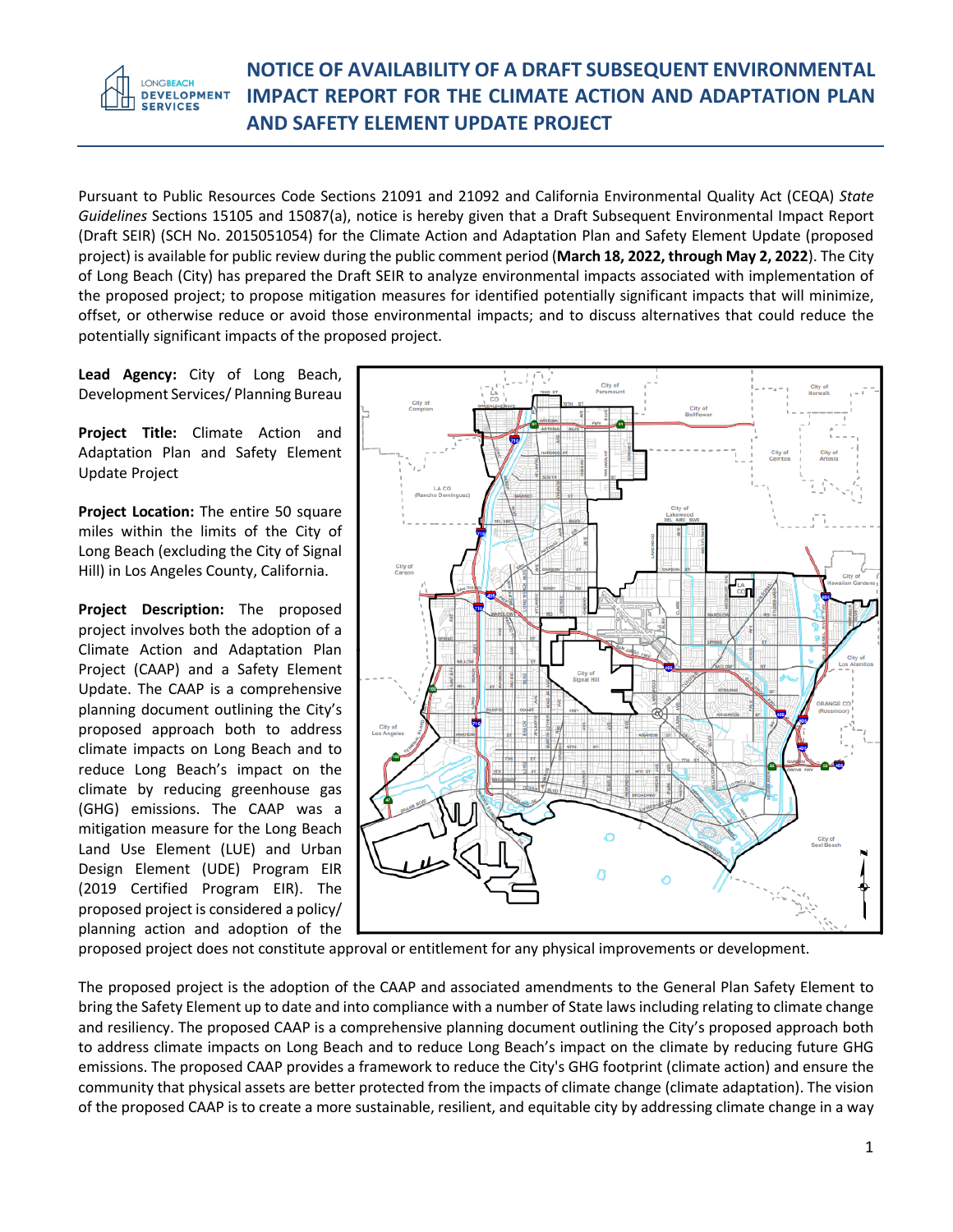**LONGBEACH DEVELOPMENT SERVICES** 

## **NOTICE OF AVAILABILITY OF A DRAFT SUBSEQUENT ENVIRONMENTAL IMPACT REPORT FOR THE CLIMATE ACTION AND ADAPTATION PLAN AND SAFETY ELEMENT UPDATE PROJECT**

that remedies existing environmental health disparities while also improving health and quality of life and enhancing economic vitality throughout Long Beach. The proposed CAAP includes a roadmap for implementing new policies, programs, incentives, requirements, projects, and initiatives in the immediate future, as well as longer-term actions that will need to be studied further while monitoring how the climate continues to change and evaluating the effectiveness of actions taken. The GHG reduction goals of the CAAP were informed by the development assumptions of the adopted LUE and the General Plan buildout conditions, and the proposed CAAP would not alter the land uses designations or development assumptions in the 2019 Certified Program EIR.

In order to comply with various State laws, including Senate Bill 1078 and Senate Bill 350, the proposed project includes strategies and measures related to renewable energy. In order to comply with Senate Bill 99, Assembly Bill 747, Senate Bill 1035, Senate Bill 1000, Senate Bill 379, Assembly 691, and Assembly 162, the proposed project includes strategies and measures related to climate change adaptation. In order to comply with Assembly Bill 32, Executive Order B-30-15, Senate Bill 32, and Executive Order B-55-18, the proposed project includes strategies and measures related to emissions reduction targets. In order to comply with Senate Bill 375 and Senate Bill 743, the proposed project includes strategies and measures related to transportation and land use.

Required discretionary actions associated with the project include approval of the proposed CAAP, approval of text amendments to the Safety Element, and certification of the SEIR.

**Draft SEIR:** The Draft SEIR examines the potential impacts generated by the proposed project in relation to the following Environmental Analysis Checklist categories: Aesthetics, Air Quality, Energy, Greenhouse Gas Emissions, Land Use and Planning, Noise, Population and Housing, Public Services, Recreation, Transportation, Tribal Cultural Resources, and Utilities and Service Systems. Impacts that were determined to be less than significant prior to the preparation of the Draft SEIR are discussed in the Effects Found Not to Be Significant section of the Draft SEIR Introduction chapter (Chapter 2.0). That analysis determined that the proposed project would result in either no impact or a less than significant impact to Agriculture and Forestry Resources, Biological Resources, Cultural Resources, Geology and Soils, Hazards and Hazardous Materials, Hydrology and Water Quality, Mineral Resources, and Wildfire. The planning area does not contain any hazardous materials sites enumerated under Section 65962.5 of the Government Code. All environmental issues analyzed in the Draft SEIR were determined to result in less than significant impacts. Therefore, as determined by the Draft SEIR, implementation of the proposed project would not result in any significant and unavoidable adverse impacts. Further, no mitigation measures are required to reduce project-related impacts.

The purpose of this notice is to inform local residents, institutions, agencies, and other interested parties about the availability of the Draft SEIR during the public comment period (**March 18, 2022, through May 2, 2022**). Written comments (accepted via email and/or letter) on the Draft SEIR must be submitted no later than close of business **May 2, 2022,** to the address below. Note that only written comments provided by mail or email to the below contact will be responded to; posts on social media will not be considered comments.

#### **Address Comments to**:

City of Long Beach Development Services, Planning Bureau 411 West Ocean Boulevard, Third Floor Long Beach, CA 90802 Attention: Alison Spindler-Ruiz, AICP, Advance Planning Officer LBDS-EIR-Comments@longbeach.gov

A hearing of the Planning Commission will be scheduled to take place subsequent to the end of the public comment period, and upon recommendation of the Planning Commission to the City Council, a hearing of the City Council will take place on this matter. These hearings have not been scheduled as of this notice date (March 15, 2022).